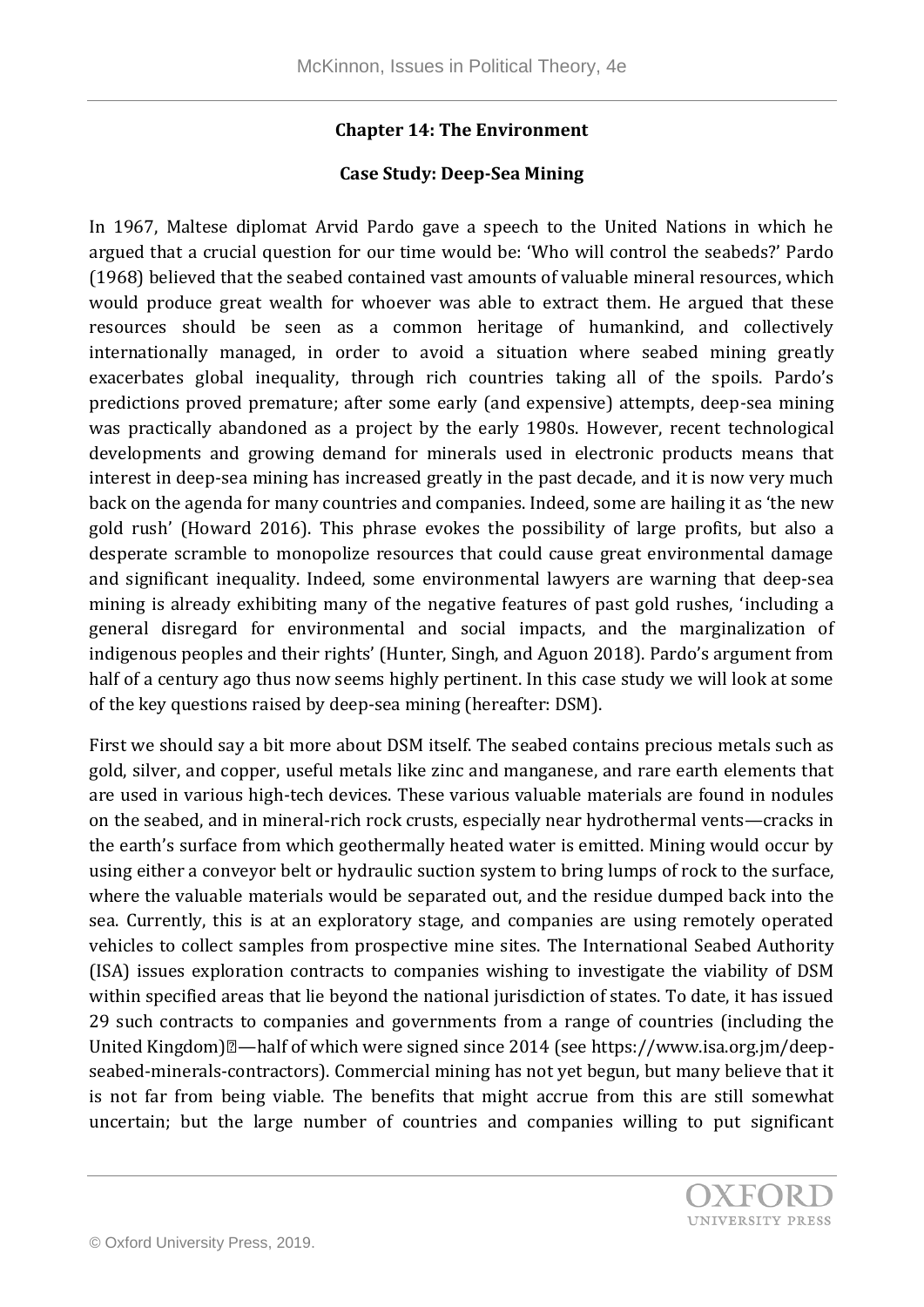investment into exploration shows that many believe that it will prove highly lucrative. This makes a consideration of the ethical and political questions raised by this activity very timely.

The first question we should ask about DSM is what its environmental impacts might be. The answer to this is very uncertain, since our knowledge of the seabed is very limited. However, we do know that many unique creatures live there, which are not found anywhere else on earth<sup>[2]</sup>—including animals that exist without sunlight and that live in temperatures up to 113°C, next to hydrothermal vents. (For examples of these creatures, see Amos 2018.) Indeed, the deep ocean 'is predicted to hold millions of yet-to-be-described species' (Mengerink et al. 2014). Further, the seabeds act as climate change sinks, due to the way that micro-organisms sequester greenhouse gases such as carbon and methane. The seabeds thus might well be important for both biodiversity and global climate change regulation. DSM could damage both of these, due to the way that it disturbs the seafloor environment. Fragile ecosystems might be destroyed, causing some species to go extinct. Dumping residues back into the sea could also smother sensitive marine organisms. And there is always the risk of industrial equipment leaking oil, or other such accidents. Further, 'recent research suggests that environmental damage caused by DSM activities would be largely irreversible' (Hunter, Singh, and Aguon 2018).

Caney has discussed climate change in the case study to his chapter. Suffice to say that if DSM would cause climate change by disturbing the process by which greenhouse gasses are sequestered within the sea then this would clearly be strong reason against it. For our purposes here, let's imagine that the risks of damage from DSM fall only upon animals and the environment, with no harm to humans. Would we have any reason to refrain from DSM in that case? One's answer to this will crucially depend on whether one believes that animals and other aspects of the environment have intrinsic value, or whether their value comes only from their relation to human interests. Among those holding the former view, some will hold that every individual animal has intrinsic value, while others might deny this but nonetheless argue that diversity of species is valuable, such that we should have particular concern for the lives of endangered species. Advocates of either of these views would hold that reductions in biodiversity and the destruction of seabed ecosystems themselves provide reasons against engaging in DSM.

Even if the environment does have intrinsic value, however, the reasons that this gives us to refrain from damaging practices will sometimes be outweighed. After all, many kinds of human development have some kind of negative environmental impact. One would therefore face the question of whether the benefits of DSM outweigh the environmental costs. This presumably depends on what kinds of human interests are served via mining. Now, at first glance it seems doubtful that precious minerals or elements used in advanced computing technology serve vital human interests or are required in order to fulfil anyone's justicebased entitlements. One might thus doubt that the environmental costs are outweighed by the benefits. On the other hand, general economic growth and improvements in standards of living presumably have some value. Further, some scientists predict that new sources of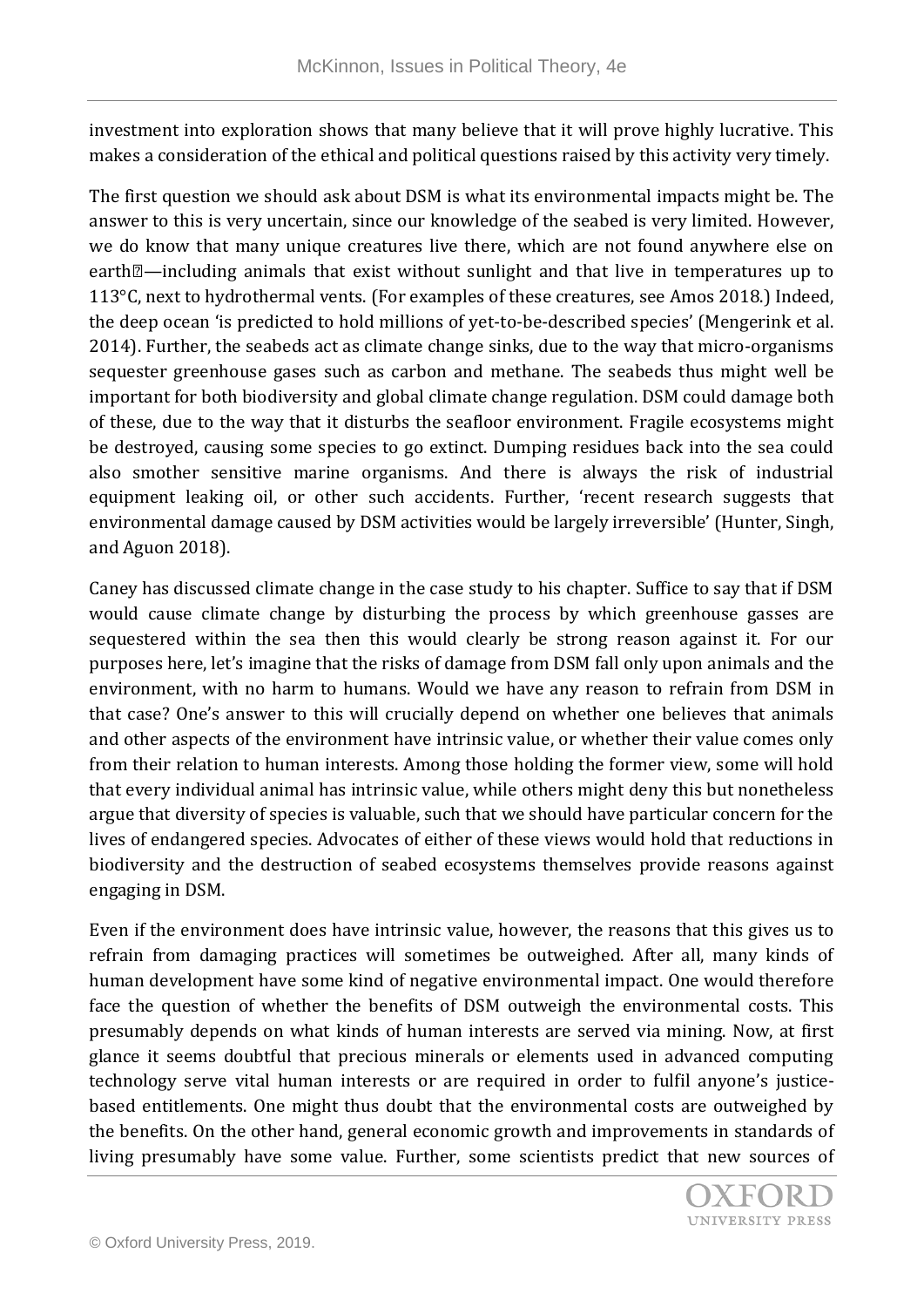resources like copper will be needed in the 21st century in order to improve the quality of life of people in developing countries (Beaulieu et al. 2017). And the implementation of green technologies will require mineral resources such as those found on the seabed. Perhaps these factors could justify at least a limited amount of DSM, restricted to certain areas of the sea, thus leaving most of the vast ocean seabed unscathed, even if this limited mining does still cause environmental damage within specific areas. Of course, one might argue in reply that the demand for minerals that we might one day only be able to obtain by DSM simply shows the pressing need for a fundamental change in our way of life, away from resource-intensive lifestyles. We will return to this point at the end of the case study.

So far we have considered how one might respond to the environmental costs of DSM. Further questions are raised by the fact that those costs of DSM are highly uncertain. How should we respond to this kind of uncertainty? Some would argue that we ought to adopt a 'precautionary principle'. The basic idea here is that agents have a responsibility to anticipate potential harms and to act to mitigate them, even when those harms are not certain. Precisely what this entails depends on how this general idea is specified. For example, a very strong version of the precautionary principle can be found in the United Nations World Charter for Nature. This states that activities that pose a significant risk to nature should not proceed unless proponents can positively demonstrate that expected benefits outweigh potential damage. 'Where potential adverse effects are not fully understood, the activities should not proceed' (United Nations 1982, Para 11(b)). The Ocean Foundation's Deep Sea Mining Campaign explicitly adopts this precautionary principle as the basis for its call for an international ban on DSM (see http://www.deepseaminingoutofourdepth.org/about/). One might well question the rationality of this approach, however. Many scientific and technological advances result from activities where the possible negative consequences are not fully certain. Requiring that potential adverse effects of an activity must be 'fully understood', and that the expected benefits must be shown to outweigh all potential costs, might well place an unreasonably high evidential bar in the way of human progress. Further, the research required in order to identify the costs and benefits of DSM might *itself* come with environmental risks, since it will involve invasive kinds of exploration. A strong version of the precautionary principle would seemingly rule out any activities of this kind.

A weaker, and more widely accepted, version of the precautionary principle is found in the 1992 United Nations Framework Convention on Climate Change (also known as the Rio Declaration on Environment and Development): 'Where there are threats of serious or irreversible damage, lack of full scientific certainty shall not be used as a reason for postponing cost-effective measures to prevent environmental degradation' (United Nations 1992, Article 3.3). The point here is that uncertainty about the negative consequences of an activity should not be used as an excuse for not acting to mitigate potential damage. Even if mitigation is costly or straightforward expected value maximization would not require it, precaution demands that it is undertaken. An international group of scientists recently used this version of the precautionary principle as the basis for their call to 'stewardship' of the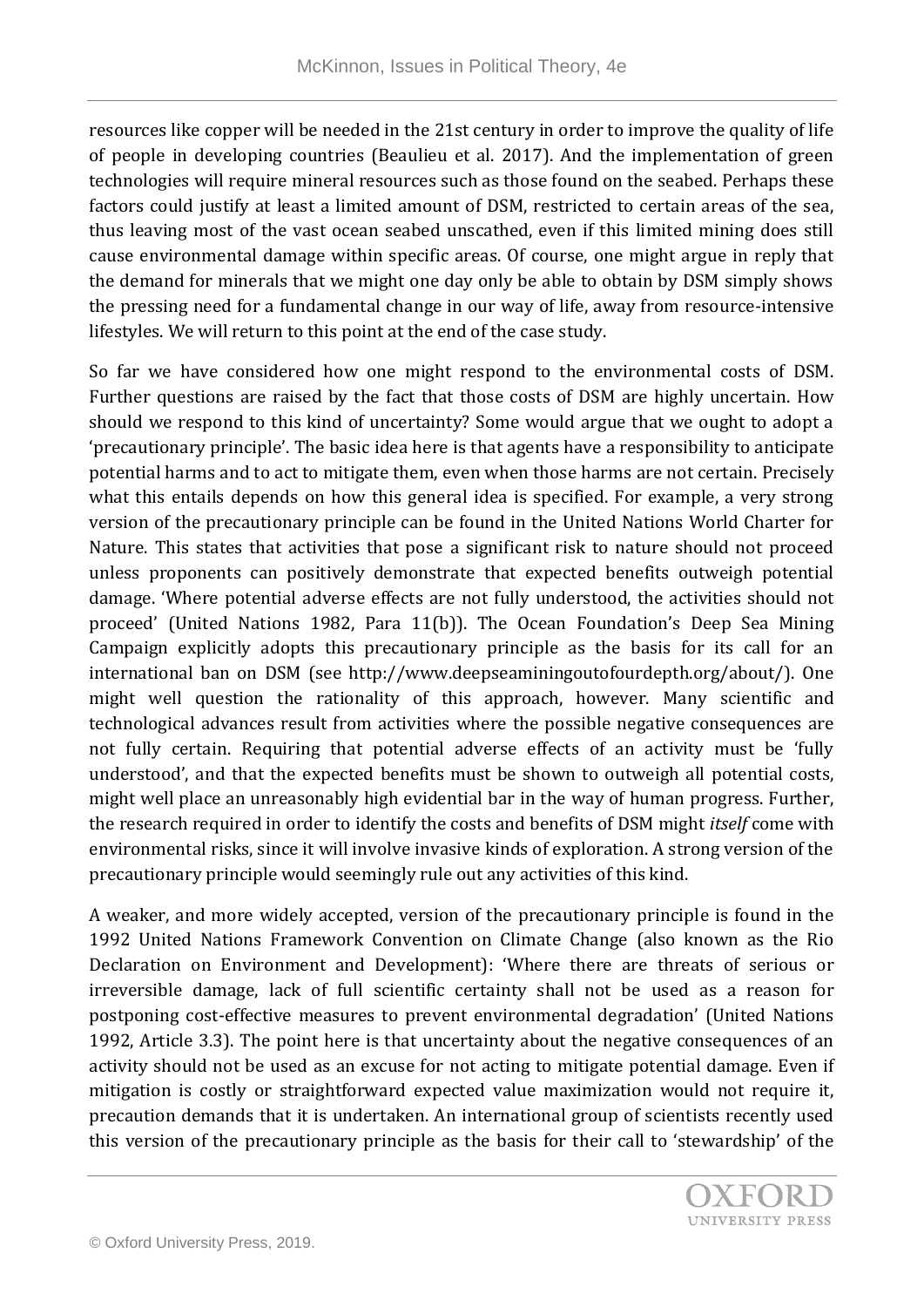deep ocean (Mengerink et al. 2014). The implication of this for DSM would be a requirement for more research to be done to ascertain potential environmental costs, and for companies to adopt processes that seek to minimize those costs.

The most advanced DSM operation is Solwara 1, which aims to harvest gold and copper from the Bismarck Sea, within the territorial waters of Papua New Guinea (PNG). Canadian company Nautilus Minerals was awarded this contract by the government of PNG, but the project has met strong resistance from indigenous communities. Villagers have reported adverse effects from Solwara 1, including 'high incidence of dead fish washing up on shore' and 'a sharp decline in water quality' affecting traditional fishing waters (Hunter, Singh, and Aguon 2018). International law and political theory have traditionally seen states as legitimately controlling all of the natural resources within their territories (see Fine's chapter on sovereignty and borders). The fate of indigenous peoples in the face of activities like DSM challenge this view, and raise questions about what kinds of say such communities should have in relation to activities that affect their way of life.

Most of the deep sea does not lie within any country's territory, however. According to the United Nations Convention on the Law of the Sea, countries that border the sea enjoy an 'Exclusive Economic Zone' that extends 200 nautical miles from the shore. Within this zone, it is up to the relevant country to decide whether to permit mining. Most of the oceans lie beyond any such zone, however. This raises questions about who ought to be permitted to mine in the deep sea, how the resulting resources should be distributed, and who has the authority to make these decisions. Two worries immediately present themselves. First, we might face a 'tragedy of the commons', where it is individually rational for each mining company to extract as many resources as they can, but this leads to rates of extraction that far exceed a sustainable or justifiable level. Chris Armstrong notes that 'a fishing free‐for‐all on the High Seas has left global fish stocks on the verge of collapse' (Armstrong 2018, p. 6). Something similar could happen with DSM. Second, those with the greatest ability to engage in DSM are likely to be rich countries and companies, such that all of the benefits flow to those who are already wealthy, exacerbating global inequalities. This was one of Pardo's main concerns, as we saw.

One response to this is to adopt a human rights approach, as suggested by Caney in his chapter, which focuses on ensuring that everyone has their basic rights secured. DSM should be prohibited, or companies must pay compensation, if such rights are threatened. But Armstrong (2018, p. 6) argues that in our context this approach is 'unduly permissive. Nobody, after all, currently relies on the extraction of seabed minerals for their subsistence.' This approach would thus grant permission to those with the capacity to engage in DSM soonest to extract as many minerals as they desire. Yet it surely is unfair for the rich to be the main beneficiaries of DSM in international waters, simply due to their greater capacity to take advantage of the opportunity.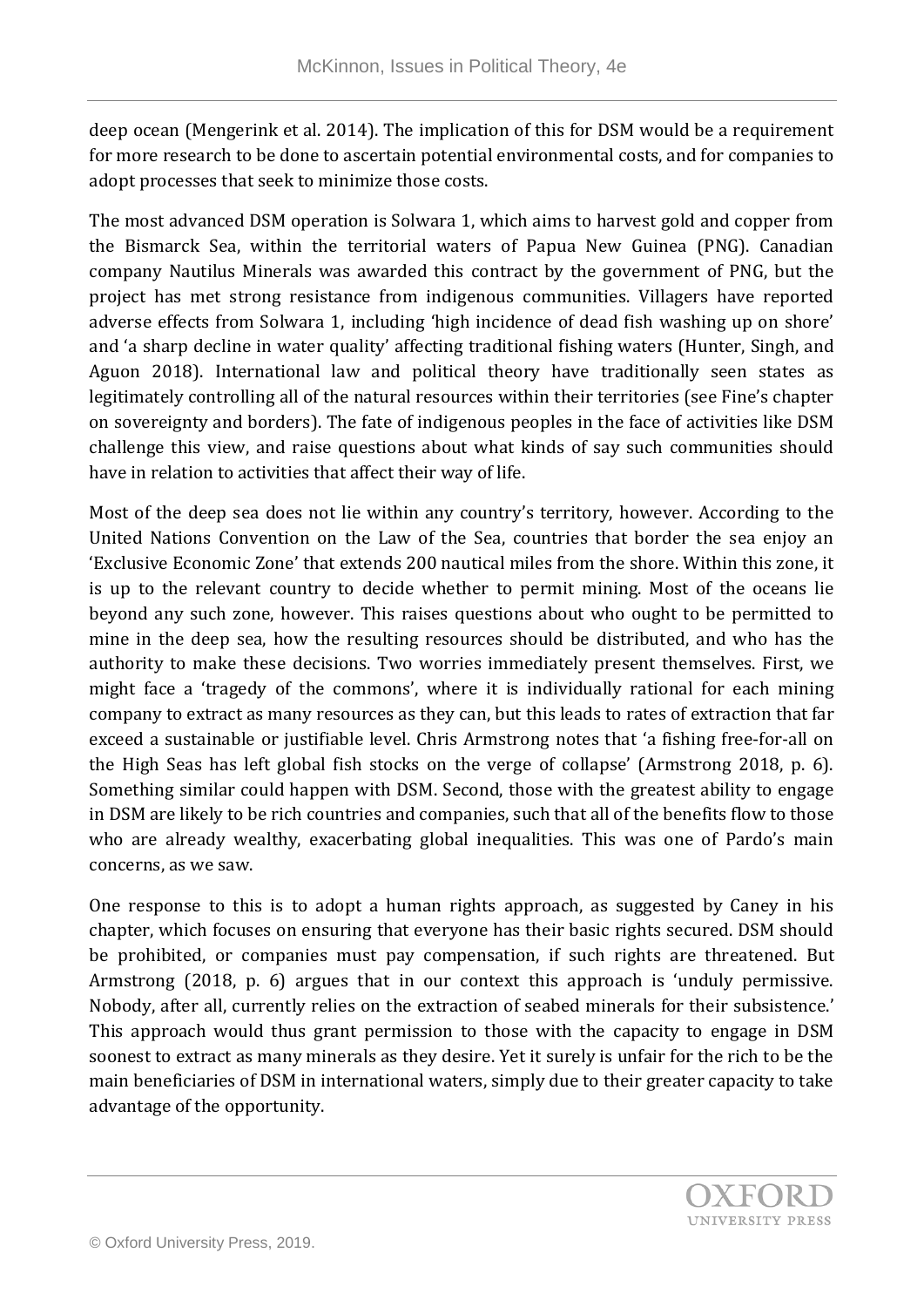Perhaps, then, we should adopt some kind of egalitarian principle, which holds that the benefits and burdens of DSM must be shared equally among the world's population. One way we might seek to promote this is by training and resourcing scientists and companies from developing countries to take part in extraction. This is something that the ISA has actively sought to do, through its 'Endowment Fund' (see https://www.isa.org.jm/contractors/endowment-fund). But we might also distinguish the extraction of minerals from the distribution of benefits. Even if the companies actually engaged in DSM are from developed countries, the licences issued by the ISA that permit this mining might require them to give a significant portion of the proceeds into a common pool that is then distributed on an egalitarian basis. The main obstacles to this will likely be economic and political. Given that it is still unclear how much revenue companies engaged in DSM will ultimately accrue, stringent sharing requirements might lead many to choose not to take the risk, especially since there are very large up-front capital and investment costs. The need to provide sufficient incentives will act as a feasibility constraint on any attempt to harness DSM for egalitarian purposes. On the political side, membership of the ISA is ultimately voluntary, and comes from being party to the United Nations Convention on the Law of the Sea. Significantly, the United States of America refused to ratify that convention, largely due to opposition to the role of the ISA and its perceived threat to American economic interests. This led to certain egalitarian elements within the Convention, such as mandatory technology transfer and taxation on mining being used for wealth redistribution, being watered down. Future attempts to use DSM as a tool in the service of equality are likely to face similar political obstacles. These obstacles are particularly acute in this context precisely because of the need for international agreement regarding DSM if it is to be done in a way that is environmentally sustainable. This in effect gives powerful states such as the USA a veto.

The previous paragraph envisaged an egalitarian requirement applying specifically to the benefits and burdens of DSM. Even if this were economically and politically feasible, it might well be a mistake, however. After all, what theories of distributive justice care about is not the distribution of precious minerals or metals in particular, but the overall distribution of resources or well-being or capabilities. Thus, Armstrong argues that the disadvantaged should benefit *more* than equally from resources such as those extracted through DSM, 'if this alleviates broader inequalities in well-being' (Armstrong 2018, p. 6). In other words, 'resource benefits should … be harnessed to redress inequalities in access to wellbeing more broadly' (Armstrong 2017, p. 71). (Caney 2012 makes a similar point regarding climate change.) Of course, the economic and political barriers to realizing this principle would be even greater.

Reflecting on the nature of the benefits gained through DSM might again raise questions about whether we should engage in this activity at all, however. While it could be used as a means to meet people's fundamental entitlements, it is clearly not the only way to do so. Instead, the main benefits would come in the form of greater wealth and further technological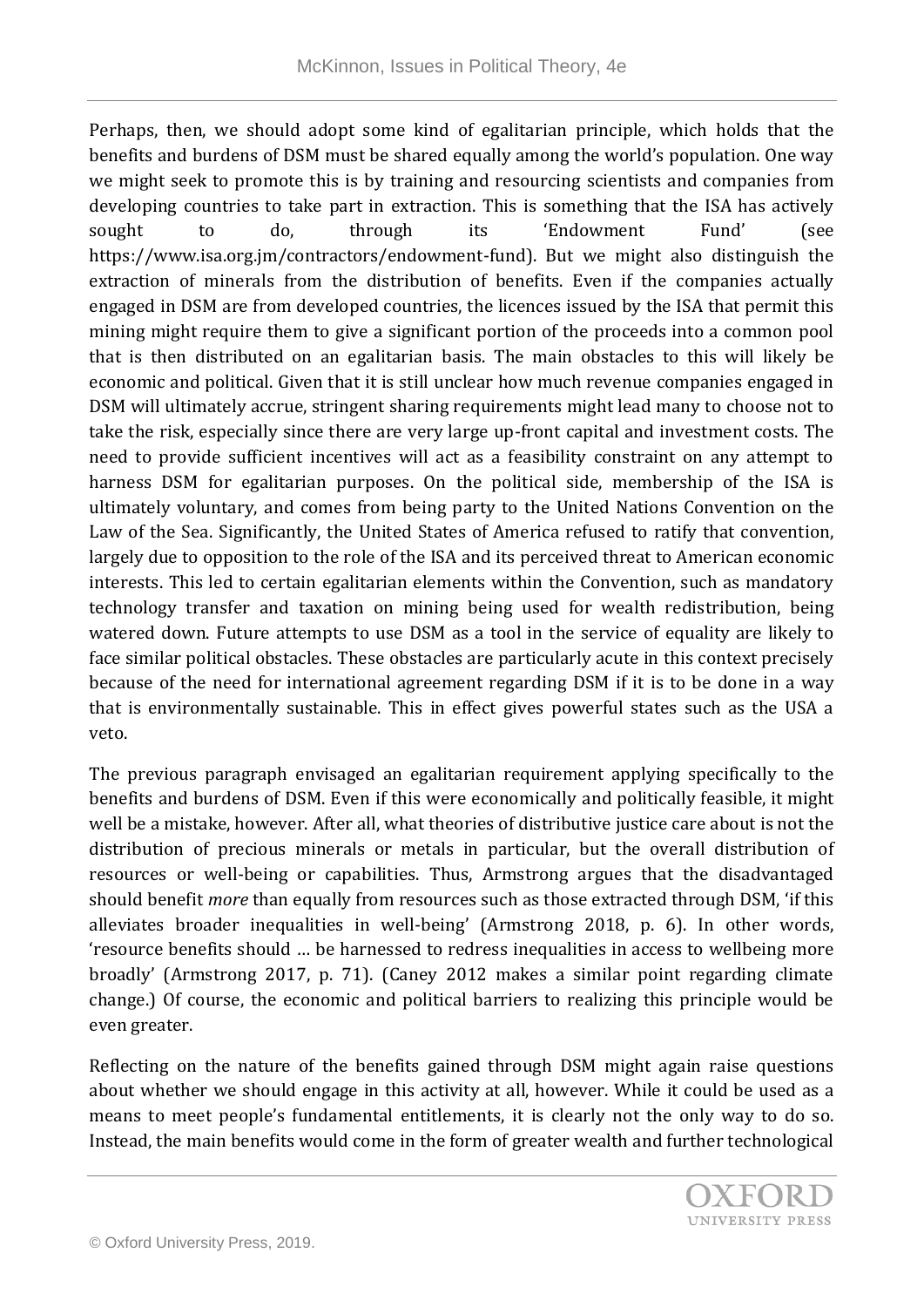advancement. Is this a sufficient justification for engaging in an activity that will undoubtedly have large environmental impacts? Some might think that economic growth, and the continued improvement in standard of living that results from it, is always a strong justification for an activity. But as Caney highlights in his chapter, others argue that the constant pursuit of higher GDP misconceives what matters in life and ultimately will prove ecologically disastrous. Considering the potential impact of DSM, and the nature of the resulting gains, puts this issue into sharp relief. Ultimately, deciding how we ought to regulate and govern DSM requires answering deep questions about what kind of society we want.

## **References**

Amos, J. (2018) 'Marvels of the Deep and Their Superpowers', *BBC News*, 4 September 2018. Available at: https://www.bbc.co.uk/news/science-environment-45400954.

Armstrong, C. (2017) *Justice and Natural Resources: An Egalitarian Theory*. Oxford: Oxford University Press.

Armstrong, C. (2018) 'Resources Outside of the State: Governing the Ocean and Beyond'. *Philosophy Compass* (online first; doi: 10.1111/phc3.12545).

Beaulieu, S. E., Graedel, T. E., and Hannington, M. D. (2017) 'Should We Mine the Deep Sea Floor?', *Earth's Future*, 5(7), 655-8.

Caney, S. (2012) 'Just Emissions', *Philosophy and Public Affairs*, 4(2), 255-300.

Howard, B. C. (2016) 'The Ocean Could Be the New Gold Rush', *National Geographic*, 13 July 2016. Available at: https://perma.cc/JW9A-DJEZ.

Hunter, J., Singh, P., and Aguon, J. (2018) 'Broadening Common Heritage: Addressing Gaps in the Deep Sea Mining Regulatory Regime', *Harvard Environmental Law Review Blog*, 16 April 2018. Available at: http://harvardelr.com/2018/04/16/broadening-common-heritage/.

Mengerink et al. (2014) 'A Call for Deep-Ocean Stewardship', *Science*, 344(6185), 696-8.

Pardo, A. (1968) 'Who Will Control the Seabed?', *Foreign Affairs*, 47(1), 123-37.

Shukman, D. (2018) 'The Secret on the Ocean Floor', BBC News, 19 February 2018. Available at: https://www.bbc.co.uk/news/resources/idt-sh/deep\_sea\_mining.

United Nations (1982) 'World Charter for Nature'. Available at: [http://www.un.org/documents/ga/res/37/a37r007.htm.](http://www.un.org/documents/ga/res/37/a37r007.htm)

United Nations (1992) 'Framework Convention on Climate Change'. Available at: https://unfccc.int/resource/docs/convkp/conveng.pdf.